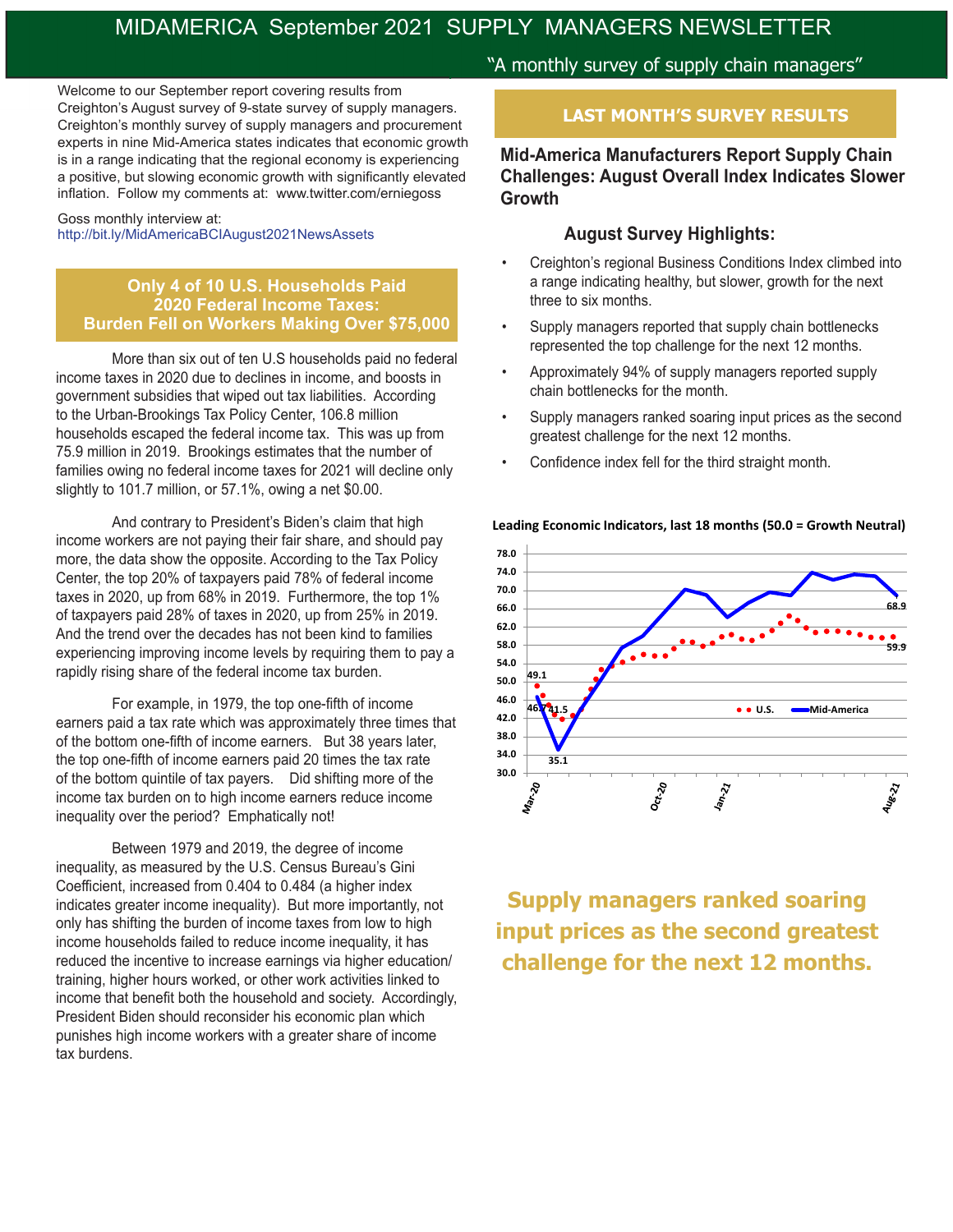Since declining to a record low in April of last year, the Creighton University Mid-America Business Conditions Index, a leading economic indicator for the nine-state region stretching from Minnesota to Arkansas, has remained above growth neutral for 15 of the last 16 months.

**Overall Index:** The Business Conditions Index, which uses the identical methodology as the national ISM, ranges between 0 and 100, fell to a healthy 68.9 from July's 73.1. Supply managers reported that supply chain bottlenecks represented the greatest challenge for the next 12 months and was restraining growth.

Creighton's monthly survey results indicate the region is adding manufacturing business activity at a healthy pace, and that regional growth will remain positive, but somewhat slower. Supply chain bottlenecks and labor shortages remain obstacles to growth.

Approximately 94% of supply managers reported supply chain bottlenecks for the month with half of those detailing significant supply disruptions.

**Employment:** The regional employment index remained above growth neutral for August, but sank to 64.6 from July's two decade high of 67.2. Even with strong manufacturing job growth, the region has yet to recover all job losses from the pandemic. The latest U.S. Bureau of Labor Statistics data indicate that current regional nonfarm employment is down by 431,000 jobs, or 3.3%, compared to pre-COVID-19 levels.

Even with healthy job growth for the month, firms continue to report difficulties in finding and hiring new workers. One of five supply managers said finding and hiring qualified workers will be the greatest challenge for the next 12 months.

As reported by one supply manager, "Where did all the workers go?**"**

Other August comments from supply mangers were:

•"Very difficult to get balance. Feel like a 'fiddler on the roof.'"

•"There has been a significant movement away from plastic products to paper-based packaging. This has significantly added to an already constrained market."

•"We are a heavy and medium duty truck dealership with sales, rental/leasing, service, parts and collision centers. Biggest challenges are delays on factory orders of new trucks with demand far outpacing supplies/deliverable orders."

•"Supply bottlenecks on assembly parts, collective bargaining work stoppages impacting new truck production, driver shortages are all impacting our sales efforts."

**Wholesale Prices**: The wholesale inflation gauge for the month slipped to 95.0 from July's record high 98.7.

Said one supply manager, "(It) will take a long time to catch up to demand, passing along rising prices does not seem to be denting demand."

As reported by supply managers, rising input prices represented the second greatest challenge or threat faced by their firm over the next 12 months.

At the wholesale level, Creighton's survey is tracking higher and higher inflationary pressures. Commodity prices are up approximately 20.9% over the last 12 months, according to U.S. Bureau of Labor Statistics data. Supply managers in Creighton's June survey expect prices for their firm's products to advance by 7.7% for the next 12 months.

#### "A monthly survey of supply chain managers"

**Confidence:** Looking ahead six months, economic optimism, as captured by the August Business Confidence Index, dipped to 53.5 from July's 53.6. This is the third straight month that the index has declined.

**Inventories:** The regional inventory index, reflecting levels of raw materials and supplies, plummeted to 54.9 from 70.7 in July.

**Trade:** Despite supply chain bottlenecks, regional trade numbers were solid for the month. The new export orders index expanded to a very healthy 64.7 from July's 63.9. Supply bottlenecks pushed the August import reading to a lower 52.4 from 65.3.

Other survey components of the August Business Conditions Index were: new orders advanced to 75.8 from 73.5 in July; the production or sales index declined to 65.0 from July's 67.9; and the index reading for the speed of deliveries of raw materials and supplies was unchanged from July's index of 84.5. A higher reading indicates slower deliveries.

The Creighton Economic Forecasting Group has conducted the monthly survey of supply managers in nine states since 1994 to produce leading economic indicators of the Mid-America economy. States included in the survey are Arkansas, Iowa, Kansas, Minnesota, Missouri, Nebraska, North Dakota, Oklahoma and South Dakota.

The forecasting group's overall index, referred to as the Business Conditions Index, ranges between 0 and 100. An index greater than 50 indicates an expansionary economy over the course of the next three to six months.

The Business Conditions Index is a mathematical average of indices for new orders, production or sales, employment, inventories and delivery lead time. This is the same methodology, used since 1931 by the Institute for Supply Management (ISM), formerly the National Association of Purchasing Management. The Mid-America report is produced independently of the national ISM.

#### **MID-AMERICA STATES**

**Arkansas:** The August Business Conditions Index for Arkansas declined to 69.3 from 71.2 in July. Components from the August survey of supply managers were: new orders at 74.4, production or sales at 68.1, delivery lead time at 83.9, inventories at 53.7, and employment at 66.5. "Durable goods manufacturers in the state are expanding at a solid pace adding both jobs and hours worked, while Arkansas nondurable goods producers are experiencing more modest growth," said Goss.

**Iowa:** Iowa's Business Conditions Index for August climbed to 68.2 from 67.9 in July. Components of the overall July index were: new orders at 77.2, production, or sales, at 63.2, delivery lead time at 84.3, employment at 61.4, and inventories at 54.8. "Both durable goods and nondurable goods producers in the state are expanding at a solid pace. Metal products manufacturing and food producers are experiencing very healthy growth," said Goss.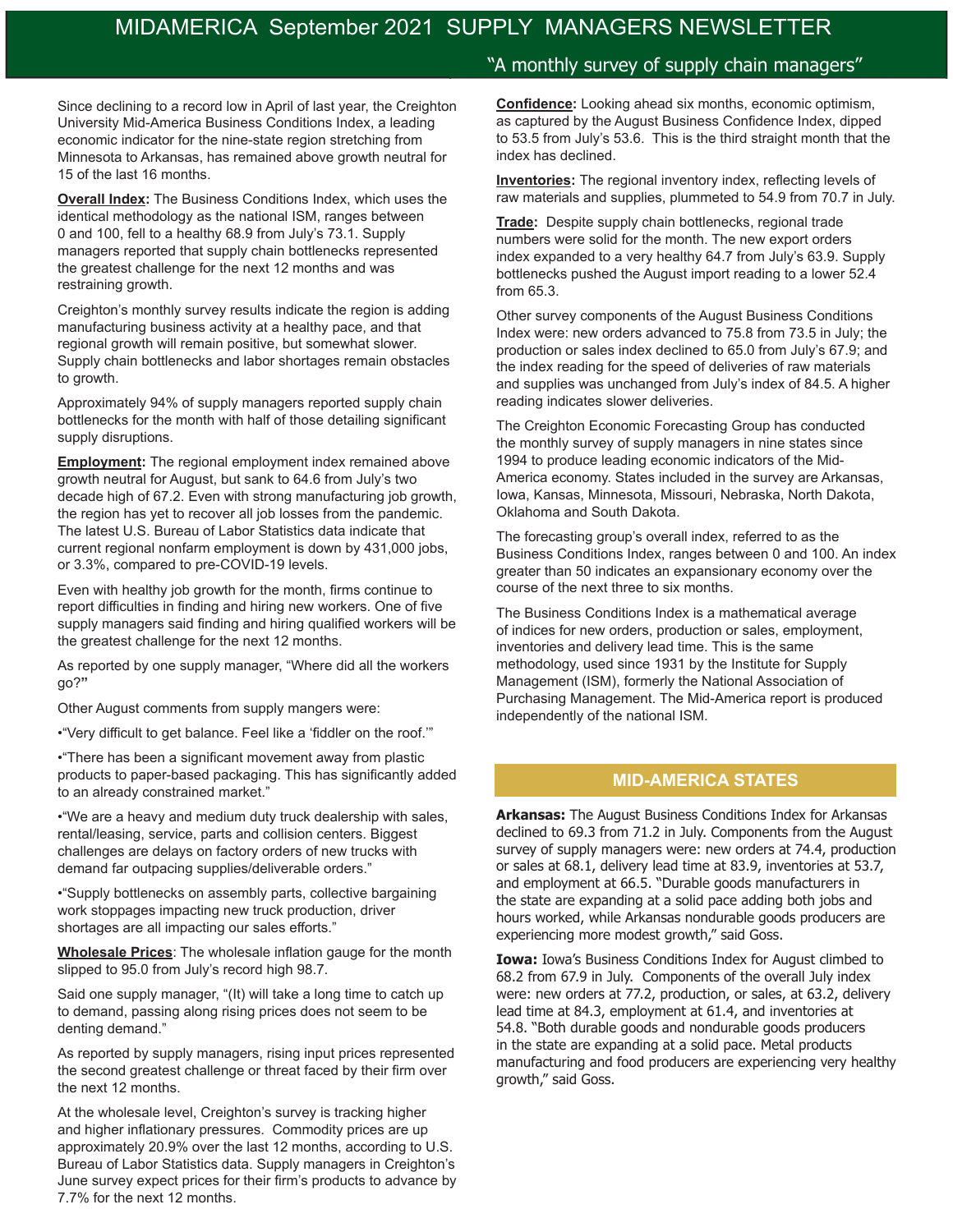**Kansas:** The Kansas Business Conditions Index for August declined to 70.4 from 73.3 in July. Components of the leading economic indicator from the monthly survey of supply managers were: new orders at 74.5, production or sales at 71.2. delivery lead time at 84.4, employment at 67.1, and inventories at 55.0. "Both durable and nondurable goods manufacturers in the state are advancing at a healthy pace. Nondurable goods producers are increasing the average hourly work week at a healthy pace," said Goss.

**Minnesota:** The August Business Conditions Index for Minnesota dropped to 71.1 from July's 77.4. Components of the overall August index were: new orders at 78.3, production or sales at 63.6, delivery lead time at 86.0, inventories at 58.7, and employment at 68.9. "Both durable and nondurable goods manufacturers in the states are expanding at a healthy pace. Durable goods producers are increasing the average hourly work week at a healthy pace with medical equipment manufacturers leading the way," said Goss.

**Missouri:** The August Business Conditions Index for Missouri rose to 75.2 from 71.3 in July. Components of the overall index from the survey of supply managers for August were: new orders at 76.6, production or sales at 65.5, delivery lead time at 94.1, inventories at 61.6, and employment at 78.1. "Nondurable goods manufacturers in the state are growing at a solid pace while Missouri durable goods producers are experiencing more modest growth. Computer and related producers in the state are expanding at a healthy pace," said Goss.

**Nebraska:** Nebraska's overall index for August dropped to 68.6 from 70.4 in July. Components of the index from the monthly survey of supply managers for August were: new orders at 74.7, production or sales at 63.4, delivery lead time at 85.4, inventories at 57.3, and employment at 62.3. "Both durable and nondurable goods manufacturers in the state are expanding at a solid pace with food processors leading the way," said Goss.

**North Dakota:** The August Business Conditions Index for North Dakota fell to 63.6 from 74.0 in July. Components of the overall index for August were: new orders at 73.7, production or sales at 62.3, delivery lead time at 80.7, employment at 55.4, and inventories at 46.1. "Both durable and nondurable goods manufacturers in the state are expanding at a healthy pace by expanding both employment and average hours worked," said Goss.

**Oklahoma:** Oklahoma's Business Conditions Index expanded above growth neutral in August. However, the overall index sank to 68.4 from 72.7 in July. Components of the overall August index were: new orders at 74.3, production or sales at 71.4, delivery lead time at 83.6, inventories at 53.1, and employment at 59.3. "While expanding output at a solid pace, durable good manufacturers in the state are adding few jobs in the past several months while nondurable goods producers are expanding at a solid pace with food processors leading the way," said Goss.

**South Dakota:** The August Business Conditions Index for South Dakota fell to 67.3 from 72.5 in July. Components of the overall index from the August survey of supply managers in the state were: new orders at 74.1, production or sales at 62.8, delivery lead time at 82.8, inventories at 51.2, and employment at 65.2. "Nondurable goods manufacturers in South Dakota are expanding at a healthy pace, while durable goods producers are experiencing a much more modest expansion," said Goss.

## "A monthly survey of supply chain managers"



- Initial filings for unemployment insurance for the third week in August fell to their lowest level since March 2020. Continuing claims also dropped to 2.75 million, their lowest level since pre-pandemic.
- The Case-Shiller home price index soared by 18.6% in June compared to 12 months earlier. Good news for home sellers, but obviously not for home buyers.
- The nation's inflation gauge (CPI), less food and energy, rose 0.3% in July. Not great, but down from 0.9% in June.



- August job additions of 235,000 was a disappointment with 728,000 jobs expected. The unemployment rate did fall to 5.2%.
- The August wholesale inflation gauges from Creighton's and the national ISM's surveys of manufacturing supply managers remained in a range indicating excessive inflationary pressures.
- The U.S. budget deficit hit \$2.54 trillion for the first 10 months of this budget year. The deficit is on track to be second largest annual shortfall in U.S. history, behind only the most recent fiscal year that ended Sept. 30, 2020.

#### **NUMBER OF THE MONTH**

**\$6,000** As a result of a shortage of new vehicles stemming from a lack of semiconductors, the average price of a new car soared by \$6,000 in August from the previous month to reach a record high of \$41,378 per vehicle according to research firm J.D. Power.

## **Survey Results for September will be released on Oct. 1, 2021, the first business day of the month**

#### **FOLLOW ERNIE**

#### **Follow Goss on Twitter at http://twitter.com/ erniegoss**

**For historical data and forecasts visit our website at: http://business.creighton.edu/organizationsprograms/economic-outlook**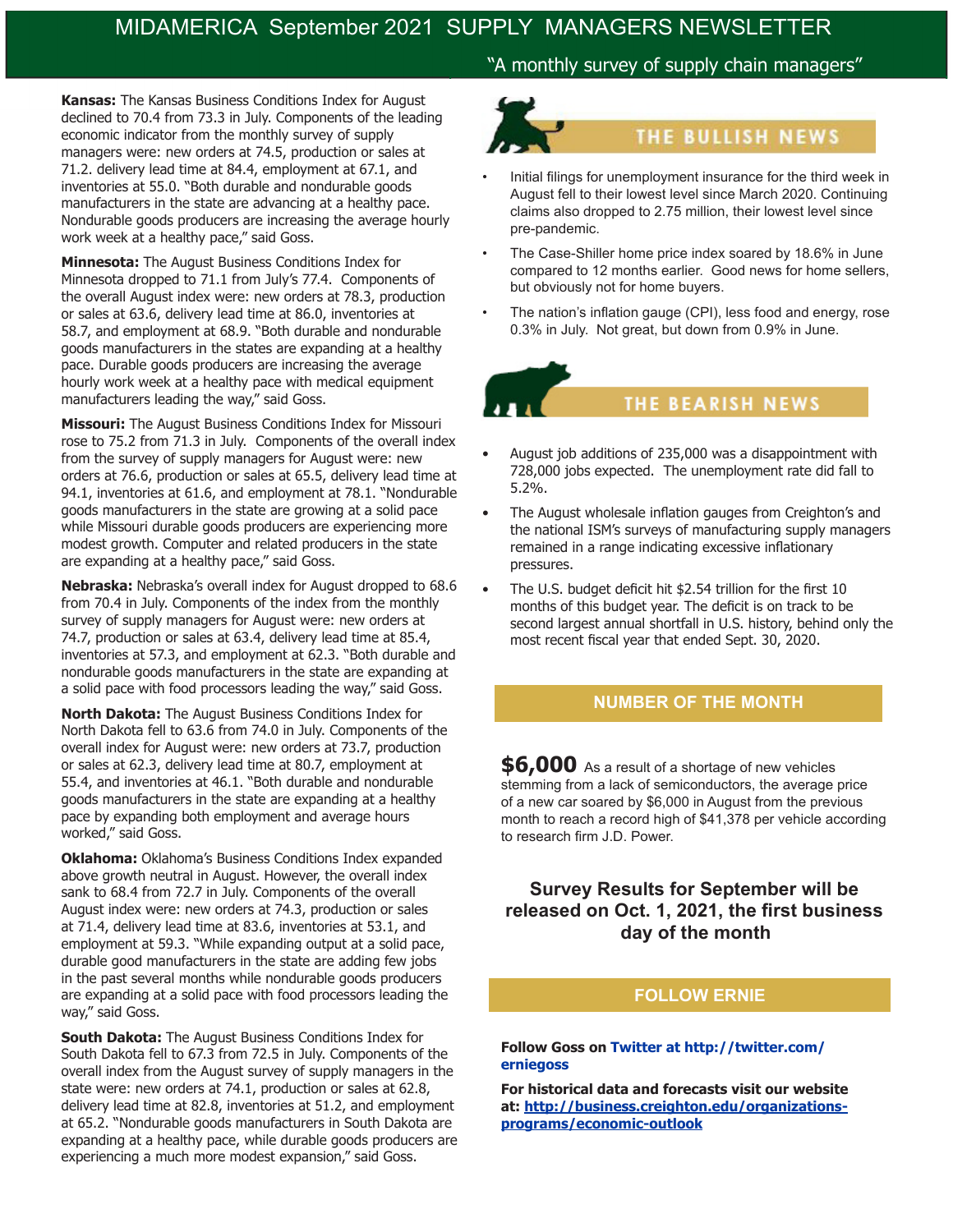National Association of Business Economics. (August, 2021): SUMMARY: ""NABE panelists' views are split on whether fiscal and monetary policies are 'too stimulative,' or 'about right'," said NABE President Manuel Balmaseda, CBE, chief economist, CEMEX. "While 49% of respondents believe current fiscal policy is 'too stimulative,' nearly as many—45%—indicate current policy is 'about right.' Similarly, a slight majority—52%—of panelists believes current monetary policy is too stimulative, compared to 47% who say it is about right. "Seventy-nine percent of respondents are in favor of employers requiring their employees to be vaccinated against COVID-19 before they return to the workplace," Balmaseda added. "In addition, 69% of panelists think that the federal government should provide a standard document that individuals can carry and certify that they are vaccinated against COVID-19." "Nearly two-thirds of respondents believe that the Federal Reserve will be able to achieve its goal of inflation averaging 2% over time," added Survey Chair Ilan Kolet, institutional portfolio manager, Fidelity Investments, "and more than half of respondents believe that inflation risks are to the upside. Almost three-fourths of the respondents believe the Fed should raise interest rates by the end of 2022. **https:// tinyurl.com/keee6bzk**

**FROM GOSS (September 2021):** ): \*\*While I expect solid wage growth for the rest of 2021, inflation adjusted wage growth will be close to zero, or even negative, due to soaring inflation. \*\*The Democrat \$3.5 trillion reconciliation infrastructure bill (i.e. passed without Republican support) will be scaled back to obtain Senator Manchin's support. The Republicans and Manchin will save Biden from himself. \*\*The Fed will begin scaling back (e.g. tapering) its monthly purchases of MBS and U.S. Treasury bonds in the fourth quarter of 2021.

## **KEEP AN EYE ON**

- **• U.S. Inflation Report.** On October 13, the U.S. Bureau of Labor Statistics (BLS) releases its consumer price index (CPI) for September. Another below 0.4% gain for the month will be an optimistic reading on inflation giving the Fed room to delay tapering. Gross Domestic Product. On April 19, the U.S. Bureau of Economic Analysis releases its Q1 GDP estimate. The New York Federal Reserve is estimating between 6% and 7% (annualized). I think it is going to come in stronger than this, thus placing upward pressure on expected inflation and interest rates.
- **• U.S. Jobs Report.** On October 8, the BLS releases its job numbers for September. Another weaker than expected reading (below 150,000) will push the Federal Reserve to delay their tapering of bond buying of mortgage-backed securities (currently \$40 billion per month).
- **• Retail Sales.** On October 15, the U.S. Census Bureau releases its retail sales estimate for September. Another reading similar to August's very strong 0.7% gain will be very positive for continuing economic expansion.

#### "A monthly survey of supply chain managers"

**THE OUTLOOK COSS EGGS (Recent Dumb Economic Moves)**



President Biden plans to extend the reach of the IRS with an additional \$80 billion into enforcement. He claims this will raise \$700 billion in 10 years; the Congressional Budget Office (CBO) dismisses this estimate. As part of his plan, President Biden wants banks to file paperwork every year on gross inflows and outflows for personal and business accounts with balances greater than \$600. What's the cost to banks and to the collective privacy of this nation? To quote George Orwell in 1984, "It was a bright cold day in April, and the clocks were striking thirteen." Grade=3.5 Goss Eggs.

#### **SUPPLY MANAGER CAREERS**

Penske, Material Control Analyst, Kansas City, Missouri. Penske Logistics is looking for Material Control Analysts to become part of an excellent team. This is a great opportunity for individuals who are self-motivated, with strong analytical and computer skills, customer-centric, and safety conscious. This position coordinates all processes and functions of a department and provides visibility to management by tracking, process over-sight, auditing, researching and troubleshooting operational issues or functions. **Major responsibilities**: \*Use computer to enter records and generate reports. \*Weigh or count items for distribution within plant to ensure conformance to company standards (as applicable). \*Read work orders or receive oral instructions to determine work assignments. \*Complete daily logs. \*Proactively seeks opportunities to improve customer's inventory and material flow processes. \*Work with customer to resolve stock shortages. \*Identify cost savings opportunities for the customer. Qualifications: 1-3 years inventory/auditing/ transportation experience preferred. \*High school diploma or equivalent required. \*Some college, preferred. \*Fundamental understanding of transportation, supply chain and logistics concepts. \*Strong problem solving and time management skills required. 1-3 years inventory/auditing/transportation experience preferred. **https://tinyurl.com/6zv5j3xs**

#### **SUPPLY MANAGER READING ROOM**

"Supply Chain Disruptions and How to Respond," Accenture, "In the eye of the storm COVID-19 has disrupted supply chains around the world. But they've also been a vital lifeline to support the response, keeping essential medical supplies, food and other key necessities flowing where they're needed most. There's no doubt that the pandemic has tested the ingenuity, resilience and flexibility of supply chain leaders globally, as they have sought to maintain essential operations. The pandemic has also proved to be a real test of corporate values and purpose. Consumers, investors, governments and communities may ultimately judge companies on how they respond to this period of disruption." Read rest of essay at: **https://tinyurl. com/ep4hehev**